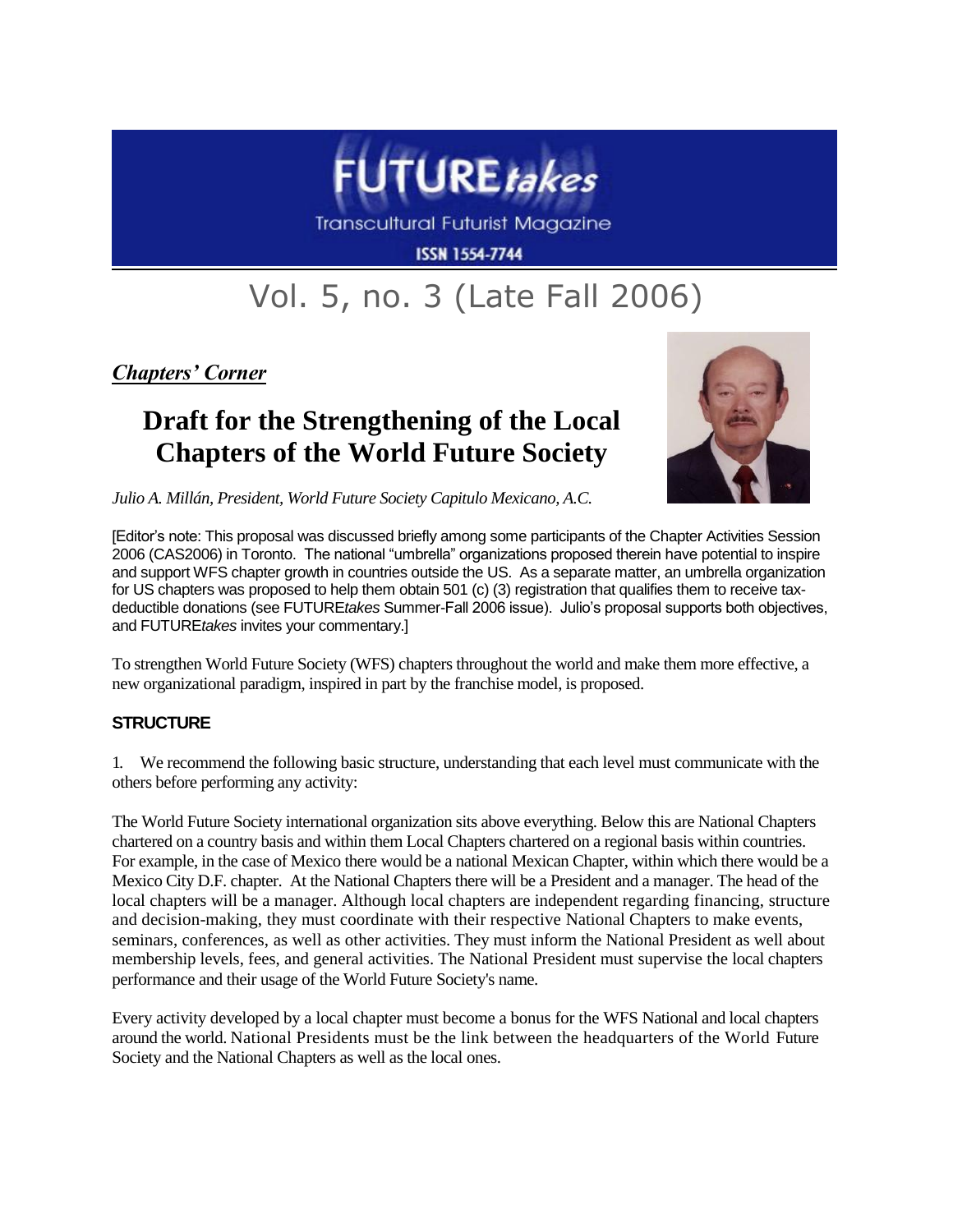2. In order to make functional this structure, a fee will be set by the World Future Society. Each chapter will pay this fee, as in a franchise, for every member registered. The WFS will not be able to receive personal registrations anymore. Members must be registered by either a National Chapter or a local one.

## **BENEFITS FOR NATIONAL CHAPTERS AND MEMBERS**

3. The World Future Society must accredit the National Chapters and their Presidents as the official speakers of the organization facing the countries' governments.

4. A basic catalogue of products and services offered by the World Future Society must be created, including products and services from the national and local chapters. Magazines like *The Futurist* and *Future Survey*, the *Futurist Update*, and the newspaper *Foresight, Innovation and Strategy* are already received by the members but some new products can be included: a copy of magazines or bulletins created by chapters around the world, a futurists directory and a DVD with a professional documentary about the future and the organization.

5. A database with information about the future available to every member from the World Future Society can be generated – papers, presentations, maps, statistics, reviews, on line courses, blogs, luncheons, etc. By having a password, members will have the opportunity to search in the data base any information required.

6. It will be up to each chapter to provide an additional service to its members, i.e. seminars, projects, bulletins, magazines, reading clubs, book reviews, luncheons, and working groups on specific topics for example. All of these activities can charge a small fee so that these events could be financed by the chapter itself.

7. Defining an international program of activities and a calendar of events throughout the year, and making efforts to integrate the annual program with regional events, will be achieved only by the constant communication between the headquarters of the World Future Society and the Regional Chapters which, at the same time, will have fluent communication with the National Chapters and the local ones.

A "World Tour" performed by the President of the World Future Society is also suggested. This will help National Chapters in various ways: media coverage, interaction between members and the most important person of our organization, the opportunity to spread nationally and internationally the goals achieved by the host Chapter and the activities to come.

8. To develop a large database of all the members over the world, what they study, their interest areas, and their most recent publications, members will be able to find blogs regarding different topics related to the studies of the future where discussions will take place. Experts should and must be invited to the debates.

Through the database every member will have the chance to meet, to talk and to discuss with students, professionals, scholars, entrepreneurs, businessmen and any member of the World Future Society.

9. To achieve the creation of multidisciplinary working groups, and multinational also if possible, about specific topics regarding the future, these groups might, and should, eventually become groups of experts of the future located all over the world to support all chapters. These groups could talk in conferences, with governments, with enterprises and transnational corporations and get a payment for this through the WFS.